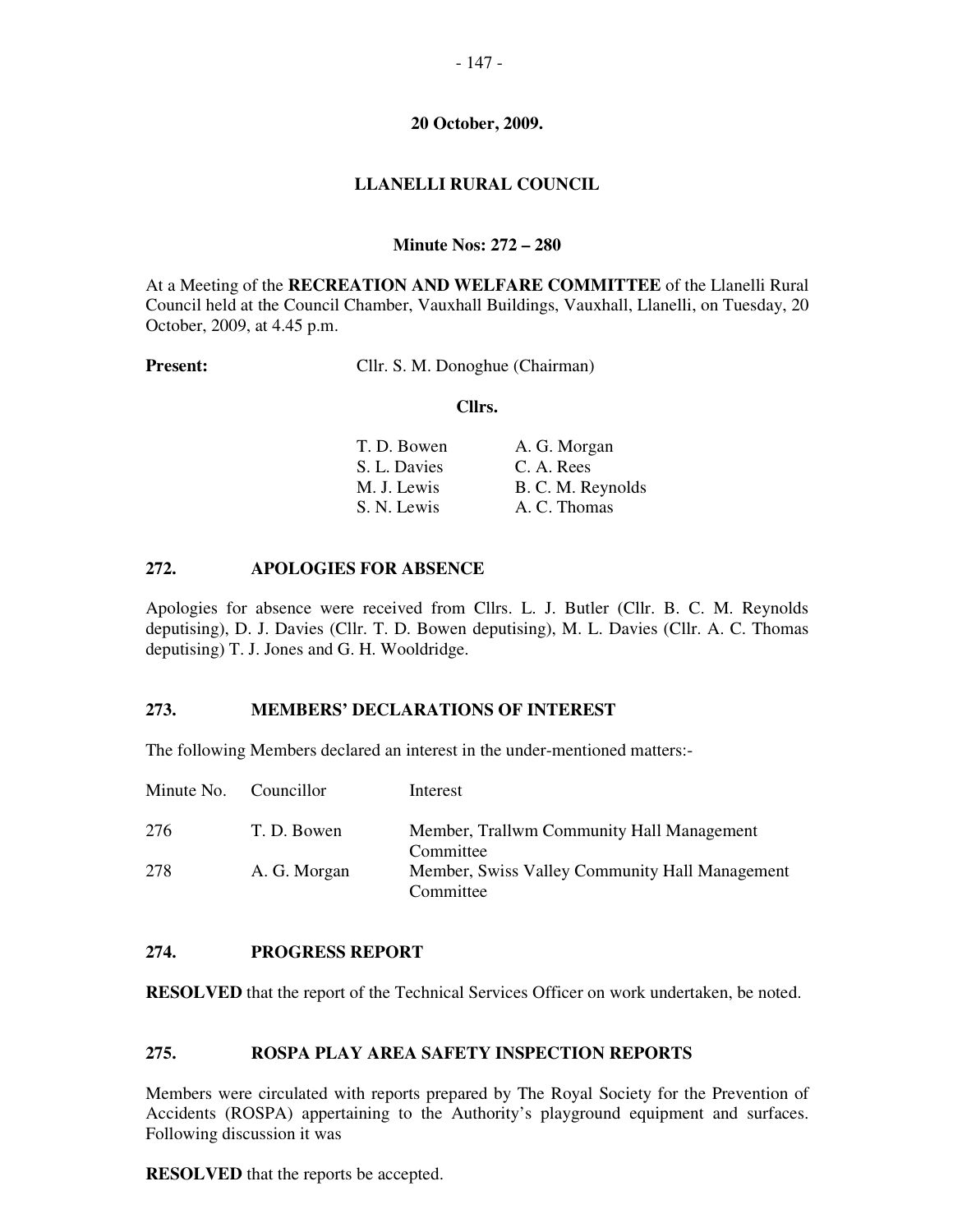### **276. TRALLWM COMMUNITY HALL**

Cllr. T. D. Bowen declared a personal interest in the following matter as he was a Member of the Trallwm Hall Management Committee.

Further to Minute No. 158, Members considered email correspondence from Ms J Weightman, ER Brown Ltd, which provided a progress update on refurbishment works associated with Trallwm Community Hall. The writer stated that work had progressed well since last month with the Mechanical and Electrical second fix progressing. The completion date had been formally adjusted to 16 October, 2009, but the Contractor was reporting completion in mid November, 2009.

Members were informed that the project team continued to work closely with the main contractor and the project would be completed within budget.

**RESOLVED** that the information be noted.

#### **277. RECREATION AND WELFARE SUB-COMMITTEE**

Members received the following Minutes of the Recreation and Welfare Sub-Committee held on Wednesday, 30 September, 2009:

"At a Meeting of the RECREATION AND WELFARE SUB-COMMITTEE of the Llanelli Rural Council held at the Council Chamber, Vauxhall Buildings, Vauxhall, Llanelli, on Wednesday, 30 September, 2009, at 5.15 p.m.

Present: Cllr. S. M. Donoghue (Chairman)

Cllrs.

T. Rh. Ifan A. G. Morgan

Together with Ms. K. Shefford, Tidy Towns Project Officer, Carmarthenshire County Council, Mr. R. Davie, Green Network Project Manager and Mr. D. Kirk, Secretary, Swiss Valley Community & Residents' Association.

#### 1. APOLOGIES FOR ABSENCE

Apologies for absence were received from Cllrs. T. J. Jones, C. A. Rees and Mr. J. J. Derrick, Swiss Valley Community & Residents' Association.

#### 2. SWISS VALLEY SHOP FRONTS – CAPITAL SCHEME

Further to Minute No. 88, the Chairman welcomed and introduced everyone to the meeting. The Clerk referred to Minute No. 66 of the meeting held on 21 May, 2009, which had been circulated with the Agenda, together with a detailed landscaped plan and pertinent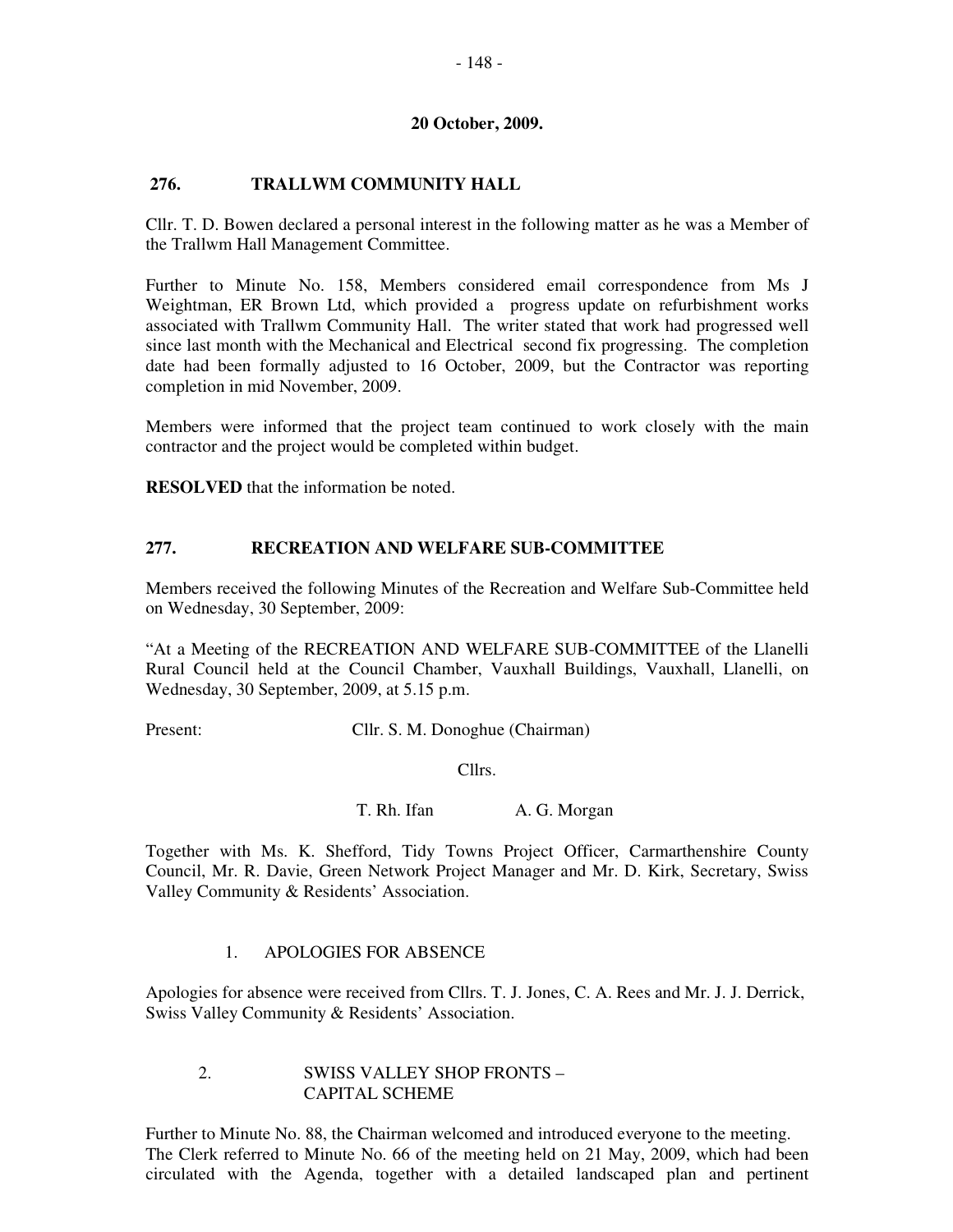photographs in order to agree a project framework. Mr. Kirk circulated a wish-list which the Residents' Association had drawn up in order to aid matters.

A general discussion thereupon ensued, with reference being made to the state of disrepair within the area and to the need for a scheme which would not only enhance the environment but also make the area more aesthetically appealing.

Reference was made to the fact that this Council undertook a low level of maintenance however, an amount of £5000 had been budgeted for a capital scheme. Ms. Shefford informed that there was a rolling programme of funding available depending upon the community's requirements. It was suggested that Corscadden Associates, who had drawn up the landscape plan, be consulted as the area of ground involved was particularly difficult to maintain. Mr. Davie, having informed of aid available within the Green Network, enquired as to whether the business community had been approached in order to gain further funding avenues and that any enhancement of the area would require planning permission.

#### RECOMMENDED that

- (1) a site visit by the Sub-Committee be arranged, together with the Tidy Towns Project Officer, Green Network Project Manager and Corscadden Associates;
- (2) funding avenues be explored;
- (3) the Council commission the services of Corscadden Associates to come up with a consultation design brief with a request for a schedule of work costs based on the criteria circulated at the meeting by the Residents' Association and the anticipated funding criteria to be received from the Tidy Towns Project Officer;
- (4) once a scheme had been drawn up and overall costs established, a funding application be submitted under the Tidy Towns scheme and that consideration also be given to referring the scheme to the Green Network for further support and assistance at that time.

……………………………………... The Meeting concluded at 5.45 p.m." ………………………………………

**RESOLVED** that the Minutes be noted.

#### **278. SWISS VALLEY COMMUNITY HALL – RAMP ACCESS**

Cllr. A. G. Morgan declared a personal interest in the following matter as he was a Member of the Swiss Valley Community Centre Association.

Further to Minute No. 173, a letter was received from the Chairperson, Swiss Valley Community Centre Association, which expressed concern over the proposed disabled ramp access planned for the community hall, which was to be constructed shortly.

The writer set out a number of concerns over general security of the hall both during the planned work and in the longer term following the permanent removal of the steel gates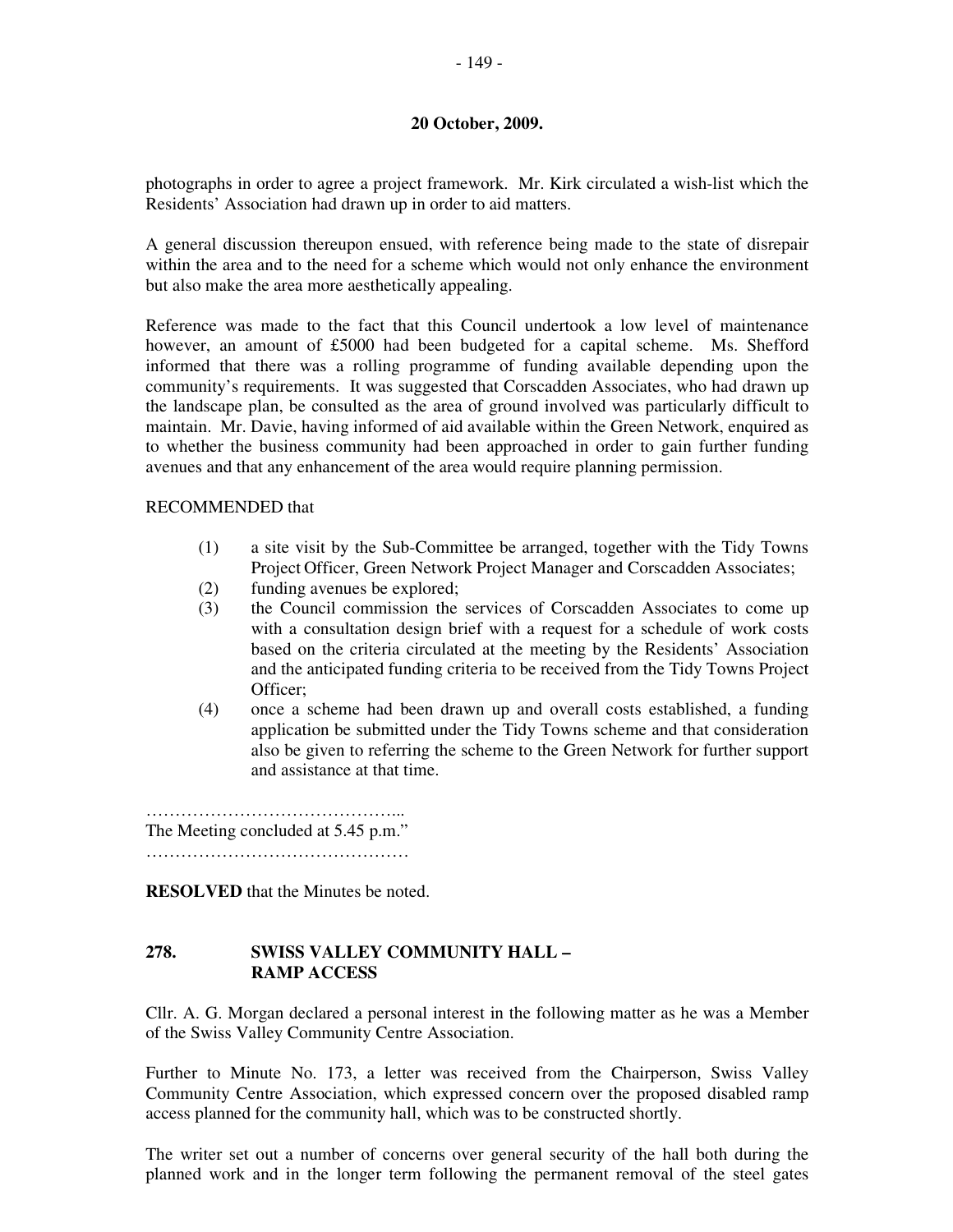which were originally erected to protect the community hall. Concern was also raised over temporary access to the building by hall patrons and to potential difficulties in staging planned events.

Thereupon Officers briefed Members on the general project arrangements and confirmed what action was planned to alleviate the concerns raised in the letter, following which it was

**RESOLVED** that the letter be noted.

## **279. ABANDONED SHOPPING TROLLEYS**

Members considered a letter received from the Enforcement Co-ordinator, Street Scene, Carmarthenshire County Council. The writer stated that Carmarthenshire County Council was planning to start using powers under the Environmental Protection Act 1990 and the Clean Neighbourhoods Act 2005 to retrieve trolleys found, believed to be abandoned.

Members were informed that the Environmental Protection Act 1990 (EPA), Schedule 4 contained powers which formally allowed a local authority to seize and remove abandoned trolleys, retain them and then sell or dispose of them. The Clean Neighbourhoods and Environment Act 2005 supported the EPA and would permit the County Council to collect, remove and dispose of an abandoned trolley. It was proposed to charge the owner for the costs of removal, storage and disposal of trolleys (if found) with the charge being payable on demand and which could be recovered as a statutory debt. Accordingly, this Council's views were sought on the proposed scheme and it was

**RESOLVED** that the scheme be supported.

## **280. FINANCIAL ASSISTANCE**

## **(1) CARMARTHENSHIRE YOUTH AND CHILDREN'S ASSOCIATION**

Members considered a letter from the Association Manager, Carmarthenshire Youth and Children's Association, requesting financial assistance.

**RESOLVED** that the application be deferred to the next committee meeting to be held on 17 November, 2009, in order for further information to be obtained.

## **(2) DAFEN WELFARE CRICKET CLUB**

Members considered a letter received from the Secretary, Dafen Welfare Cricket Club requesting the annual sports grant and further financial assistance and it was

**RESOLVED** that a contribution of £600 be made and the request for financial assistance towards the Edgar Andrews Presentation Evening be forwarded to the local ward Members